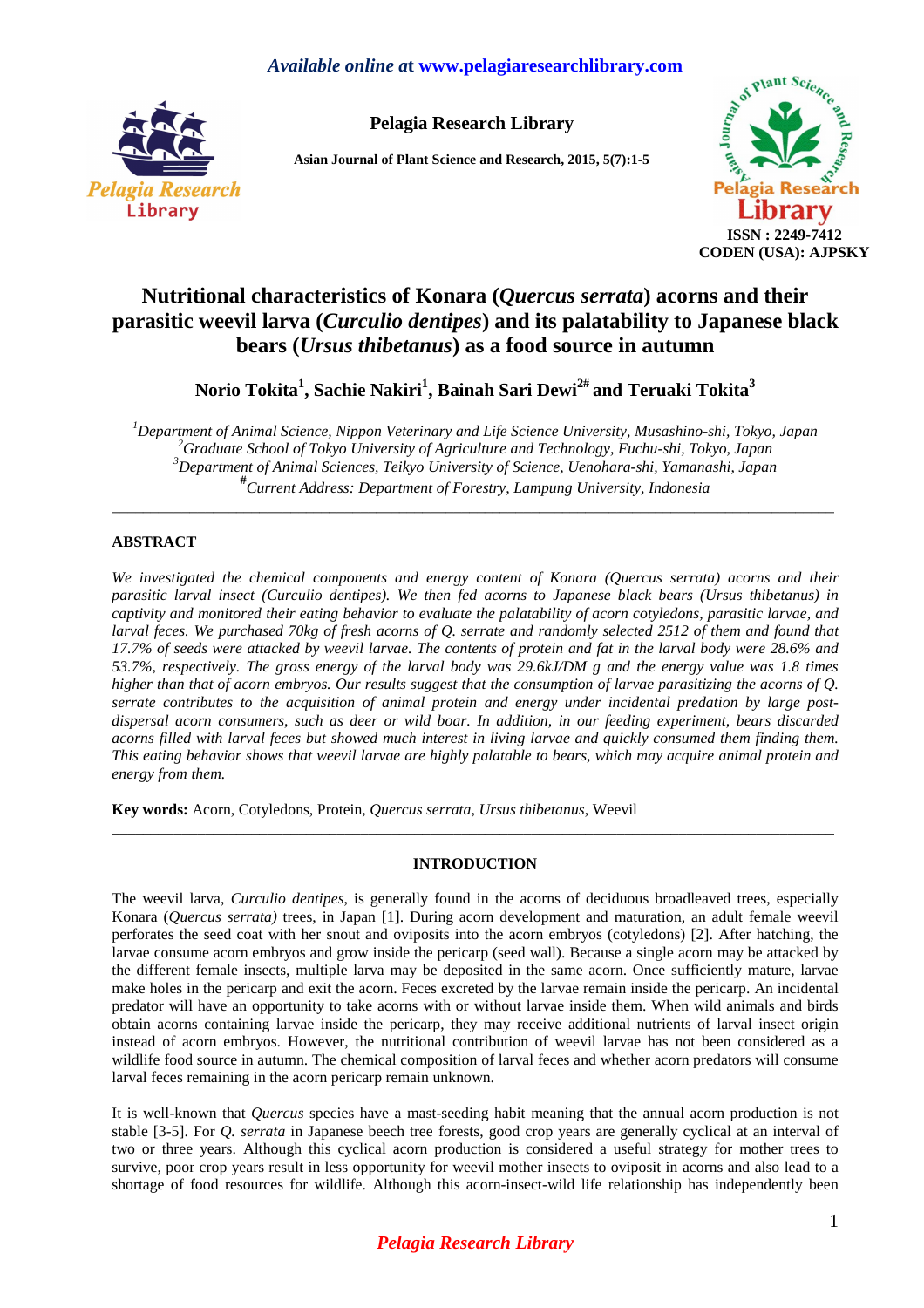studied by plant scientists, entomologists, and wildlife researchers, no integrated reports or data describe the relationship between food sources and nutritional consumption by wildlife in this habitat. For instance, most wildlife researchers have observed that Japanese black bears, deers, and wild boars consume the acorns of beech trees in autumn, however, they have ignored not only the nutritive characteristics (or value) of acorns but also the contribution of living larvae as a wildlife food source.

*\_\_\_\_\_\_\_\_\_\_\_\_\_\_\_\_\_\_\_\_\_\_\_\_\_\_\_\_\_\_\_\_\_\_\_\_\_\_\_\_\_\_\_\_\_\_\_\_\_\_\_\_\_\_\_\_\_\_\_\_\_\_\_\_\_\_\_\_\_\_\_\_\_\_\_\_\_* 

In this study we aim to compare the chemical components and energy density of the acorn embryos of *Q. serrata*, weevil larvae (*C. dentipes*), and larval feces remaining in the acorn pericarp. We also monitored the feeding response (eating behavior) of Japanese black bears (*Ursus thibetanus*) to evaluate the selectivity (palatability) of acorns and weevil larvae.

# **MATERIALS AND METHODS**

#### *Preparation of acorns and larvae*

Seventy kilograms of fresh Konara (*Quercus serrata*) acorns were purchased from the Gunma Seed and Sapling Association (Numata-shi, Gunma, Japan). The acorns were divided into several paper boxes and stored for a few days at room temperature. We then collected larvae that had exited the shell and stored them in a plastic bottle at - 20℃. At the same time, the acorns were randomly selected from each box and a total of 2512 acorns were used to characterize damage to the acorn embryos by weevil larvae. Damage evaluation was performed by cutting the acorn with a scalpel and inspecting the acorn embryos (cotyledons). Normal acorn pericarps and larval feces were also collected from the acorn and stored in plastic bags at -20℃ until analysis. All samples (acorn embryos, larvae and larval feces) were freeze-dried in a freeze dryer (EYELA, FDU-2100; Tokyo Rikakikai Co. Ltd., Japan) for a few days and then plant organs (acorn embryos) were ground in a Wiley mill to pass a 1mm screen and stored in sealed bottles. The moisture content of the samples was calculated by differences in weight after freeze-drying.

#### *Chemical analysis and measurement of gross energy content*

Ground sample of the acorn embryos, larval body (whole body), and larval feces were used for crude protein and fat analysis by the Kjeldahl method and ether-extract procedures, respectively, according to the AOAC [6]. The gross energy content of all samples was measured with a bomb calorie-meter (IKA C-5000; IKA Japan, Co. Ltd.).

#### *Observation of selectivity of acorn and larvae by Japanese black bears*

A feeding experiment to observe the eating behavior of bears was performed at the Ani Bear Farm (Kitaakita-shi, Akita). Three adult male Japanese black bears (average body weight 85.3kg) were used. They were kept separately in each pen (experimental plot) and fed a standard diet (Oriental Co. Ltd.) through the experimental period. Before feeding in the morning, approximately 100g of acorns randomly selected from the paper boxes was placed on the feed tray and then, an observer monitored the eating behavior of the bears. The observation was continued until the bear finished eating the acorns and three repetitions were performed for each bear.

Animals were cared for throughout the experimental period according to the Cruelty to Animal Act for the Care and Use of Exhibition Animals (Shirei-Dou-49-3).

#### *Statistical analyses*

Data were subjected to analysis of variance and statistically significant differences were determined by the Student's t-test. The differences between mean values were tested using the least significant difference method at a 5% level of significance [7].

#### **RESULTS AND DISCUSSION**

#### *Morphological observation of acorn embryos attacked by weevil larvae*

Of the 2512 acorns of *Q. serrate* used for damage assessment, 17.7% were attacked by weevil larvae (Fig. 1.).

Although the extent of damage was slightly different in each acorn embryo, it seemed to impede germination. In typical cases of damage, almost all embryos (cotyledons) were eaten by the multiple larvae. In addition, living larvae remained inside the seed shell (pericarp) with their feces (Fig. 2.).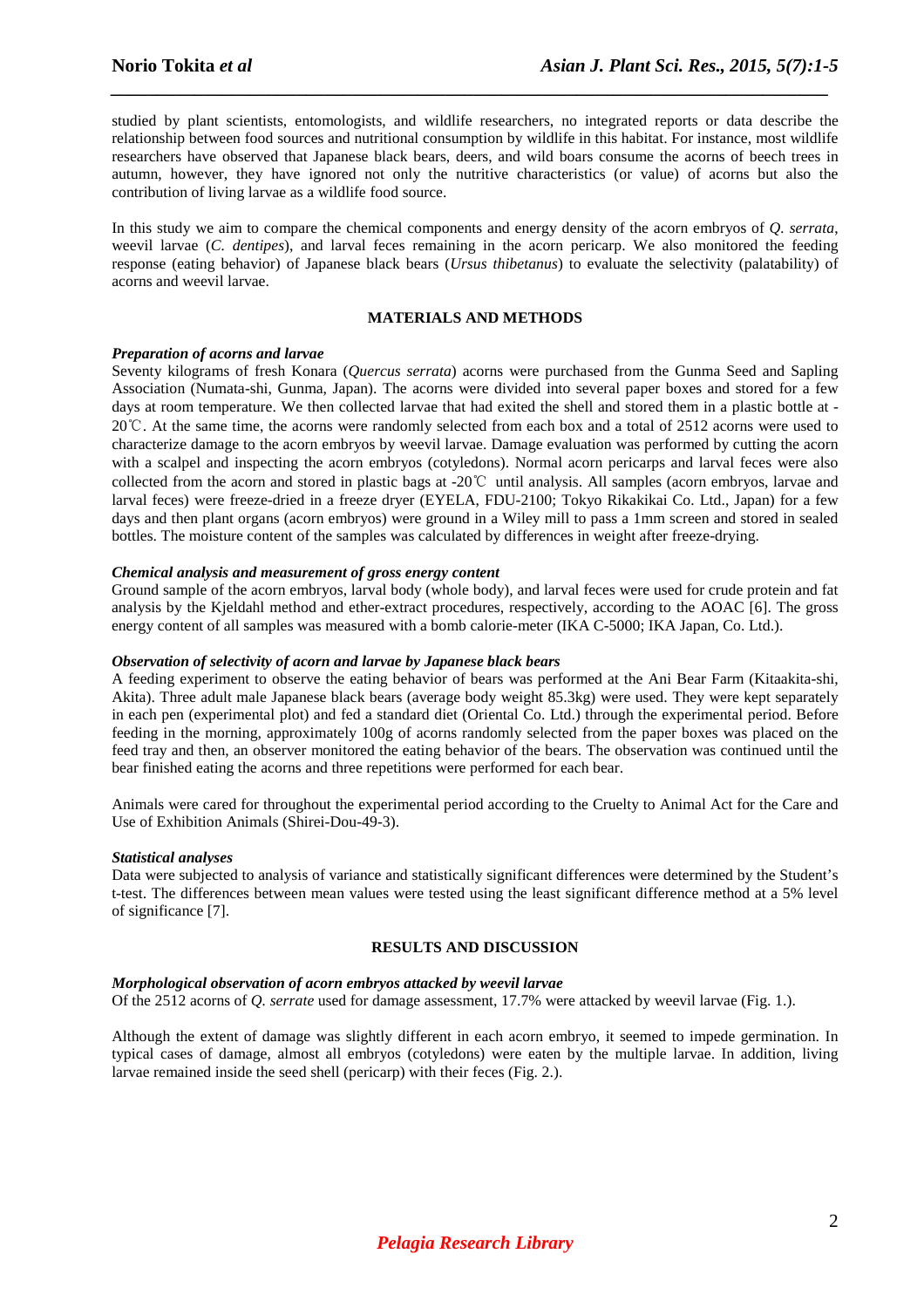

*\_\_\_\_\_\_\_\_\_\_\_\_\_\_\_\_\_\_\_\_\_\_\_\_\_\_\_\_\_\_\_\_\_\_\_\_\_\_\_\_\_\_\_\_\_\_\_\_\_\_\_\_\_\_\_\_\_\_\_\_\_\_\_\_\_\_\_\_\_\_\_\_\_\_\_\_\_* 

Figure 1. Photographic images of normal and damaged acorn embryo (cotyledons) and parasitic larva.



Figure 2. Interior appearance of acorns attacked by parasitic insects (Curculio dentipes) and living larvae.

In contrast, 11.8% of the normal acorns that escaped parasitic (weevil) attack sprouted radicles from the shell.

Tani [1] reported that the parasitism rate of *Q. serrata* acorns by weevil larvae ranged from 9.9% to 50.5% in four secondary-forests in Kanagawa, Japan and suggested that the extent of parasitism was related to the mast-seeding cycle. The higher the acorn production, the lower was the parasitic rate in a given year. In our experiment, acorn samples were obtained from a seed dealer, but acorn production was good in the producing area. The weights and sizes used in the experiment were similar to those in previous studies. Our data thus show a lower rate of parasitism by weevil larvae.

Tani [1] also reported that the number and size (fresh weight) of weevil larvae per acorn ranged from 1.6 to 2.5 and from 35.6 to 51.6mg, respectively. Larval weight tended to increase with altitude, considering that larval weight in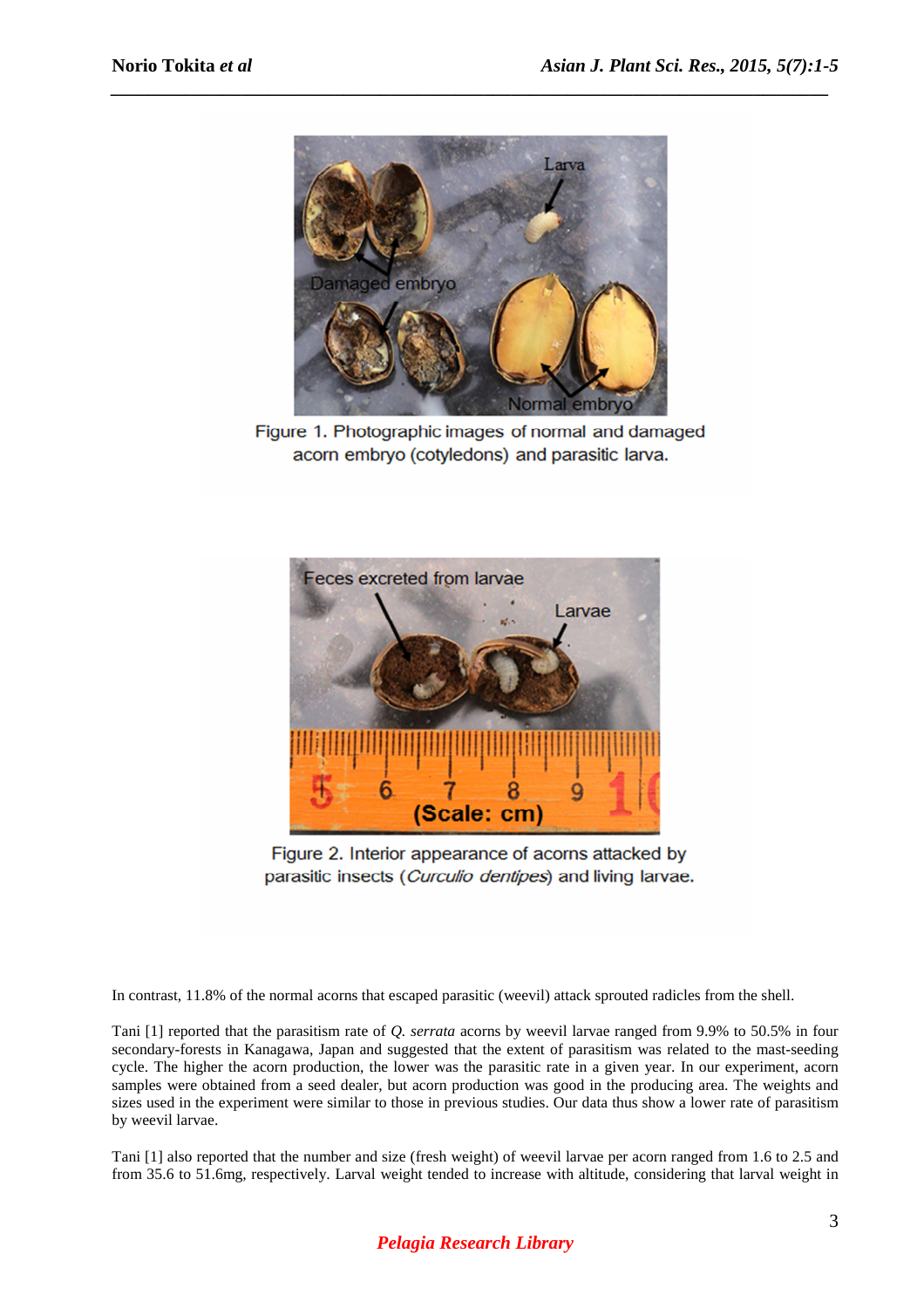the acorns from trees growing in plains were greater than those from trees on mountain sides. Bonal and Munoz [8] investigated the relationship between the number of weevil larva (*Curculio* spp.) and the larval size in Holm oak (*Q. ilex*) acorn and found that the larval size increased with date and with size of infested acorns but declined with higher conspecific competition provoked by larger numbers of larvae per acorn. In our experiment, we did not measure the number and weight of larvae, but when inspecting embryos, observed one to four larvae per acorn, all of which were still alive. Weevil larvae generally remain approximately 20 days in the acorn pericarp before exiting. Desouhant *et al*. [2] reported that the larval mortality outside the acorn was very low, and Bonal and Munoz [8] also reported that the larval mortality of infesting the *Q. ilex* acorns was less than 1%.

*\_\_\_\_\_\_\_\_\_\_\_\_\_\_\_\_\_\_\_\_\_\_\_\_\_\_\_\_\_\_\_\_\_\_\_\_\_\_\_\_\_\_\_\_\_\_\_\_\_\_\_\_\_\_\_\_\_\_\_\_\_\_\_\_\_\_\_\_\_\_\_\_\_\_\_\_\_* 

Schroder *et al.* [9] reported that lesions in the acorns of *Q. robur* were caused by the infection of some fungus. In the present study, we did not classify and test the acorns from this point of view. Moreover, because our experimental period was short, fungus could not grow enough from the cotyledon.

#### *Chemical composition and energy content of samples*

The chemical composition and energy content of the acorn embryos, larvae, and larval feces are presented in Table 1.

| Crude protein     | Crude fat   | Gross energy      |
|-------------------|-------------|-------------------|
| (DM %)            | (DM %)      | (kJ/DM)           |
|                   |             |                   |
| $4.1^{\text{a}}$  | $1.5^{\,a}$ | $16.8^{\rm a}$    |
| 4.7 <sup>a</sup>  | $2.2^a$     | $16.4^{\circ}$    |
| 2.3 <sup>b</sup>  | $0.2^{b}$   | $18.2^a$          |
|                   |             |                   |
| 28.6 <sup>c</sup> | $53.7^c$    | 29.6 <sup>b</sup> |
| $4.5^{\circ}$     | $0.9^a$     | 15.7 <sup>a</sup> |
|                   |             |                   |

| Table 1. Chemical composition of mature acorns of <i>Quercus serrata</i> and |  |  |  |  |  |  |  |  |
|------------------------------------------------------------------------------|--|--|--|--|--|--|--|--|
| larvae of <i>Curculio dentipes</i>                                           |  |  |  |  |  |  |  |  |

a, b, c) Values with different superscript letters in a row are significantly different (p<0.05).

The crude protein and fat contents of acorn embryos were 4.7% and 2.2%, respectively. The gross energy content was 16.4 kJ/g on a dry matter basis. Although there have been few studies regarding the chemical composition and energy content of *Quercus* acorns, these chemical parameters were similar to those of *Q. serrata* acorns collected in Okutama, western Tokyo [10].

The crude protein and fat contents of larval bodies were 28.6% and 53.7%, respectively, 6.1 to 24.4 times higher than those of the acorn embryos. The gross energy content of weevil larva was 29.6 kJ/g on a dry matter basis, 1.8 times higher than that of embryos. These results appear to be novel, considering that most researchers have focused on the development of acorn and the ecology of weevil larvae. Some of them have noted that the acorn embryo was a good food source for larvae living in the pericarp, but none have investigated the chemical composition and nutritive value of weevil larvae. Therefore, we cannot compare these results with those of other studies.

In the larval feces remaining in the acorn pericarp, the protein and energy content but not the crude fat content were similar to those of the acorn embryos.

## *Feeding manner and selectivity of Japanese black bears for acorn and larvae*

In our feeding experiment, bears approached the feed tray and sat facing the tray. A bear carried an acorn to the mouth by picking it up with the hallux and second toe of the forefoot or with the tip of the tongue and masticated the acorn pericarp with its molars. The bear then pushed pieces of acorn out of its mouth onto the palm or the back of the fore-leg. At that point, if the acorn embryos were normal (not infested by weevil larvae), the bear ate the